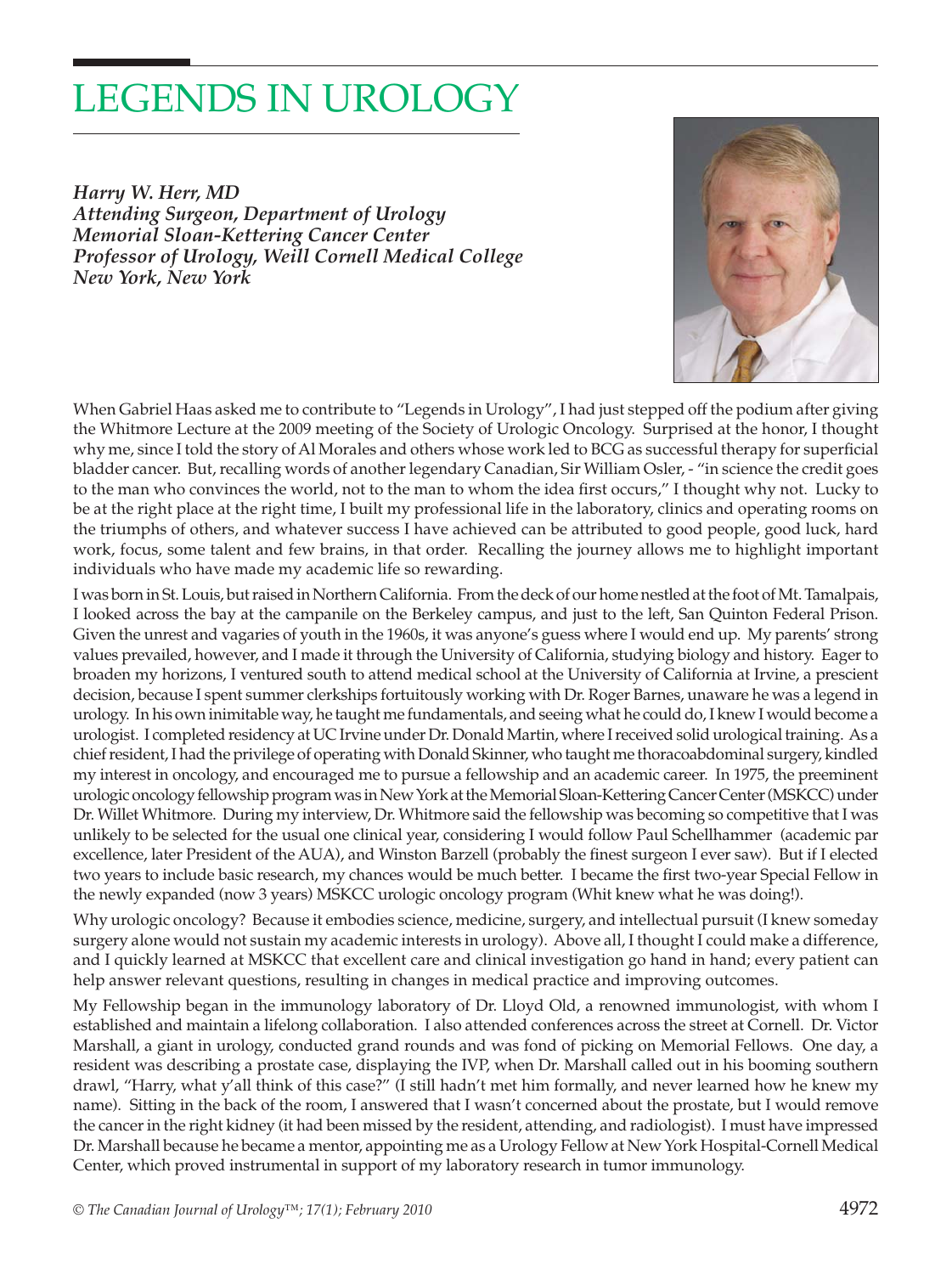Working with Lloyd Old, Herb Oettgen, and Mike Bean, I studied immunologic mechanisms in urologic cancer patients, including early vaccine trials, and was exposed to some of the brightest minds in tumor immunology, who regularly visited us at the Sloan-Kettering Institute for Cancer Research to collaborate in experiments. More important, I learned scientific method, developing a sound foundation to design and conduct future clinical research. The high volume surgical experience under Drs. Whitmore, Harry Grabstald, and Pramod Sogani was superb, the very best in oncology. They painstakingly taught my co-Fellows, Rich Macchia (Chairman at SUNY-Downstate), Skip Holden (CaP SURE) and I curative operations for each urologic cancer. I also took time to scrub with general and pelvic oncologic surgeons, to learn their techniques. The multidisciplinary conferences, unique at the time, have never been equaled in depth or substance, as ideas, concepts and treatment strategies were freely questioned, devised and implemented. Each hour spent with each attending was an invaluable learning experience, but Dr. Whitmore provided the guiding principles and sage advice that kept us going, asking for more. Always with an open door and willing to talk, Whit taught me how to ask and answer questions, and to think. I'm sure other Fellows feel the same.

My first decade as an Attending, from 1979 to 1990, can be regarded as a golden era in urology at MSKCC. There was just Dr. Whitmore, Pram and me, later Mike Morse (Saint John). I continued my lab work, but I was swamped with patients, transitioning quickly from Fellow to Attending. Whit and Pram were always there to support us, and owing to being in the right place at the right time, clinical research took off. In 1959, Dr. Old had discovered that BCG inhibited growth of experimental tumors and BCG became widely used against melanoma and other tumors at MSKCC when Morales reported in 1976 that BCG was active against bladder tumors. Poised to confirm Morales' monumental discovery, we conducted three NCI-funded prospective, randomized trials showing that intravesical BCG therapy reduced the frequency of tumor recurrences, delayed tumor progression, and improved survival, and we defined the variables predicting tumor recurrence and progression in patients with superficial bladder cancer. Following our patients for a decade, I noted that some who remained free of tumor in the bladder began to relapse at greater than expected frequency in extravesical urothelial sites, notably the distal ureters or prostate, such relapses increased over time and often proved lethal, negating the beneficial effects BCG had in the bladder. We showed that metachronous urothelial tumors were clonal, and we defined patterns of spread from the bladder into the prostate, changing practice how we followed and evaluated patients with positive urine cytology. BCG studies and salvage regimens against high risk bladder tumors continues unabated today.

Dr. Whitmore impressed upon me the value of doing my own TURs of bladder tumors, and in fact, it was always policy to base treatment on our own evaluations, and not those of others. I was able to document how a restaging TUR improved tumor staging. After two decades integrating restaging TUR into all of our bladder-preservation protocols for non-, minimal and muscle-invasive bladder cancers, restaging TUR, especially for pT1 tumors, has finally been incorporated into practice guidelines for superficial bladder tumors. I also adopted Dr. Whitmore's habit of fulgurating papillary tumors, common practice shortly after the cystoscope was first invented in 1877, but seemingly forgotten by most modern urologists. Control of recurrent papillary tumors using outpatient fulguration is now resurrected as part of mainstream practice.

Another of my mentors was Dr. Alan Yagoda, a genius among medical oncologists. I was still a Fellow, when Alan asked me to help write a long overdue chapter on GU malignancies for an oncology textbook. We holed up in his office one long week end, and with his secretary Isis taking notes, Alan talked, paced, yelled was more like it, but we wrote the chapter, and in the process, I learned the fundamentals of GU oncology and current state-of-the-art from a master. More important, I learned how to think like an oncologist. Alan developed MVAC, the first effective chemotherapy regimen against metastatic bladder cancers in 1983. Because half our patients were still dying of occult metastases, we began to study MVAC as neoadjuvant therapy before cystectomy, as well as to select patients for bladder-sparing surgery. MVAC extended our surgical boundaries, and we showed better survival in patients with unresectable or metastatic bladder cancer by post-chemotherapy surgery, standard practice then and today, but one that was met with considerable opposition when I first presented this concept at a national ASCO meeting.

Even as a Fellow, I never understood why radical nephrectomy was routine practice for small renal tumors, even when the opposite kidney was normal, when historically the rationale for local excision had been established. In 1976, I performed my first elective partial nephrectomy, and predicted detection of small renal tumors would increase owing to increased proliferation of CT scans. Indeed that happened, and partial nephrectomy, amongst considerable criticism, became the operation of choice in my hands for most incidentally discovered renal tumors, later establishing it as an effective alternative to radical nephrectomy, providing comparable local control and 10-year survival.